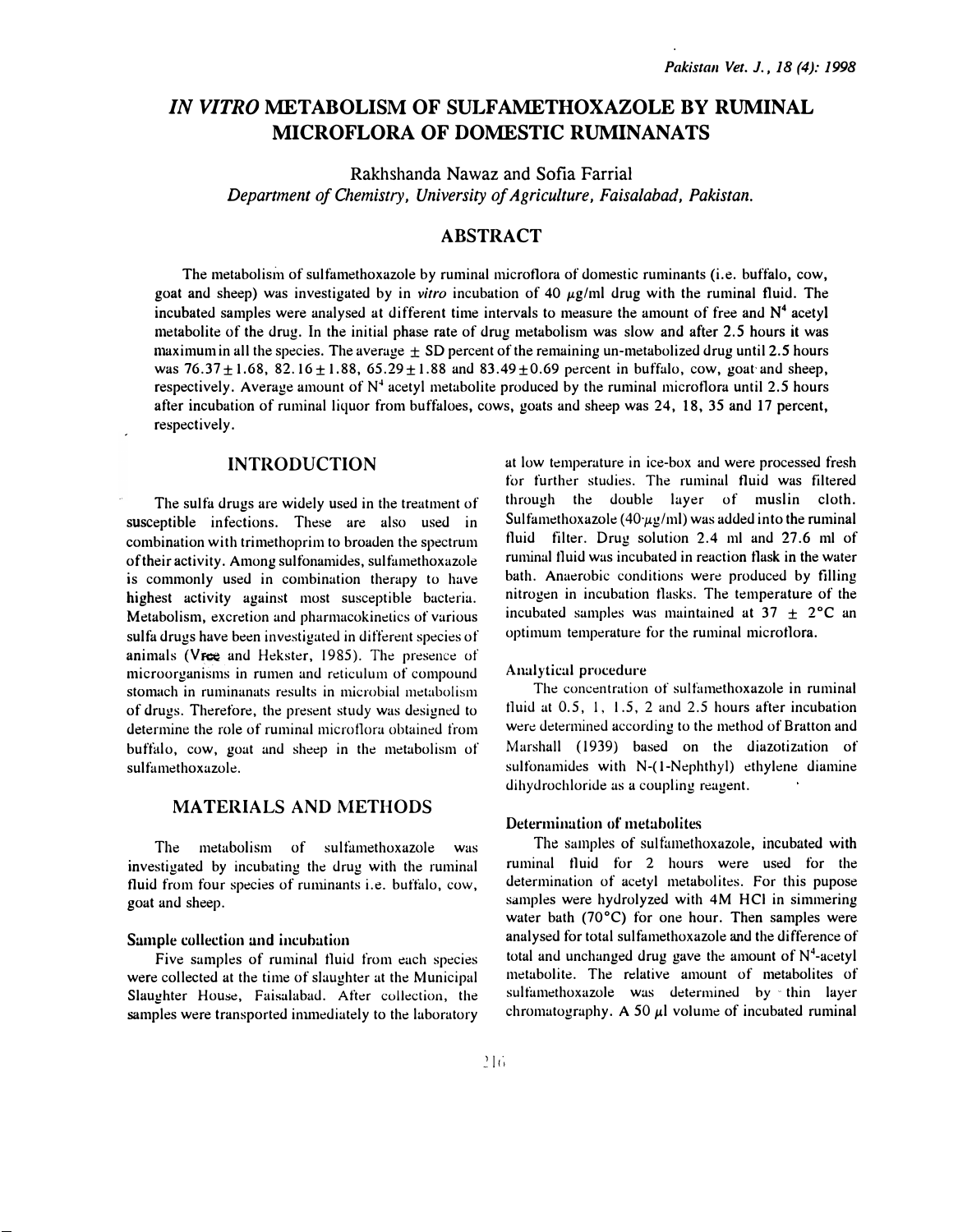liquor was spotted on thin layer plates coated with silica gel (0.2 nun thick). The plates were developed in the chloroform acetone; methanol mixture of 1:1:1 as solvent. The developed plates were sprayed with diazotozing agent and then with the coupling reagent.

### RESULTS AND DISCUSSION

The metabolism of sulfamethoxazole by rumina) microtlora from four ruminants (i.e. buffalo, cow, goat and sheep) was investigated after incubating sulfamethoxazole (SMZ) (40  $\mu$ g/ml) with five samples of ruminal tluid in each species and the results are presented in Table I. There were well- defined species variations in concentration of SMZ at different time intervals after drug incubation ruminal fluid. Nielsen et al. (1978) reported that the variations existed even amongst unimals of same species because degradation etfect of ruminal microtlora varied from cow to cow fed on different fodder. They also found that the boiled ruminal fluid was incapable of producing degradation in the samples of trimethoprim and opined that changes in the rate of degradation of trimethoprim in ruminal fluid of different cow were due to the difference in composition of ruminal microtlora.

The results of metabolism of SMZ by ruminal microtlora expressed as percentage of drug remaining to be metabolized (unchanged) revealed maximum degradation by the ruminal microflora of goats (about 35%), buffaloes (about 24%), cows (about 18%) and sheep (about 17% ), after 2.5 hours of incubation. A comparison of SMZ concentration after incubation with the ruminal microtlora of buffaloes, cows, goats and sheep has been presented in Fig. 1. Of 40  $\mu$ g/ml of the drug, amount metabolized was found highest in goat 13.88  $\pm$  0.75  $\mu$ g/ml, followed by buffalo 9.45  $\pm$  0.67, cows 7.13  $\pm$  0.47 and sheep 6.61  $\pm$  0.28  $\mu$ g/ml after 2.5 hours incubation. The average concentration of drug that remained unchanged in the body of ruminants showed that during first two hours of incubation the goat showed maximum while sheep showed minimum rate of metabolism

Pharmacokinetics of SMZ in buffalo calves concerning free SMZ and conjugated metabolites in blood and urine were studied after a single oral dose of 200 mg/kg. The maximum level of free drug obtained was 11.60 and 32.83 mg in plasma and urine respectively (Saharan and Banerjee, 1982). The extent of metabolism of SMZ was studied in rats (Kitakaze et al., 1973) where in tirst 48 hours, 73.8 percent of the dose was excreted in urine.

| Time<br>ln.<br>Hours | Concentration of sulfamethoxazole in incubated rumen liquor at 37°C |            |            |            |            |            |            |            |
|----------------------|---------------------------------------------------------------------|------------|------------|------------|------------|------------|------------|------------|
|                      | <b>Buffaloes</b>                                                    |            | Cows       |            | Goats      |            | Sheep      |            |
|                      | $\mu$ g/ml                                                          | Percent    | $\mu$ g/ml | Percent    | $\mu$ g/ml | Percent    | $\mu$ g/ml | Percent    |
| 0.5                  | 39.38                                                               | 98.45      | 39.39      | 98.48      | 34.68      | 86.69      | 38.91      | 97.28      |
|                      | $+0.29$                                                             | $+0.72$    | $\pm 0.20$ | $+0.51$    | $\pm 0.88$ | ±2.20      | $\pm 0.26$ | $\pm 0.65$ |
| 1.0                  | 37.55                                                               | 93.87      | 37.76      | 94.40      | 32.00      | 80.00      | 37.78      | 94.45      |
|                      | $+0.37$                                                             | $+0.92$    | $+0.21$    | $+0.53$    | $+0.65$    | ±1.62      | $+0.66$    | $\pm 0.66$ |
| 1.5                  | 35.16                                                               | 87.90      | 35.72      | 89.29      | 30.16      | 75.41      | 36.40      | 91.00      |
|                      | $+0.34$                                                             | $+0.85$    | $+0.25$    | $\pm 0.61$ | $\pm 0.61$ | ±1.53      | $+0.39$    | $\pm 0.98$ |
| 2.00                 | 33.14                                                               | 82.84      | 34.57      | 86.42      | 28.16      | 70.39      | 34.80      | 87.00      |
|                      | $\pm 0.27$                                                          | $\pm 0.67$ | $\pm 0.28$ | $\pm 0.69$ | ±0.4961    | $\pm 1.53$ | $\pm 0.39$ | ±0.98      |
| 2.5                  | 30.55                                                               | 76.37      | 32.87      | 82.16      | 26.12      | 65.29      | 33.39      | 83.48      |
|                      | $\pm 0.67$                                                          | $\pm 1.68$ | ±1.68      | $\pm 0.44$ | $+0.75$    | ±1.88      | $\pm$ 0.28 | ±0.69      |

Table 1: Average  $\pm$  SD concentration ( $\mu$ g/ml) and percentage of unchanged drug at different times following incubation of sulfamethoxazole 40  $\mu$ g/ml with the rumen liquor from domestic reminants.